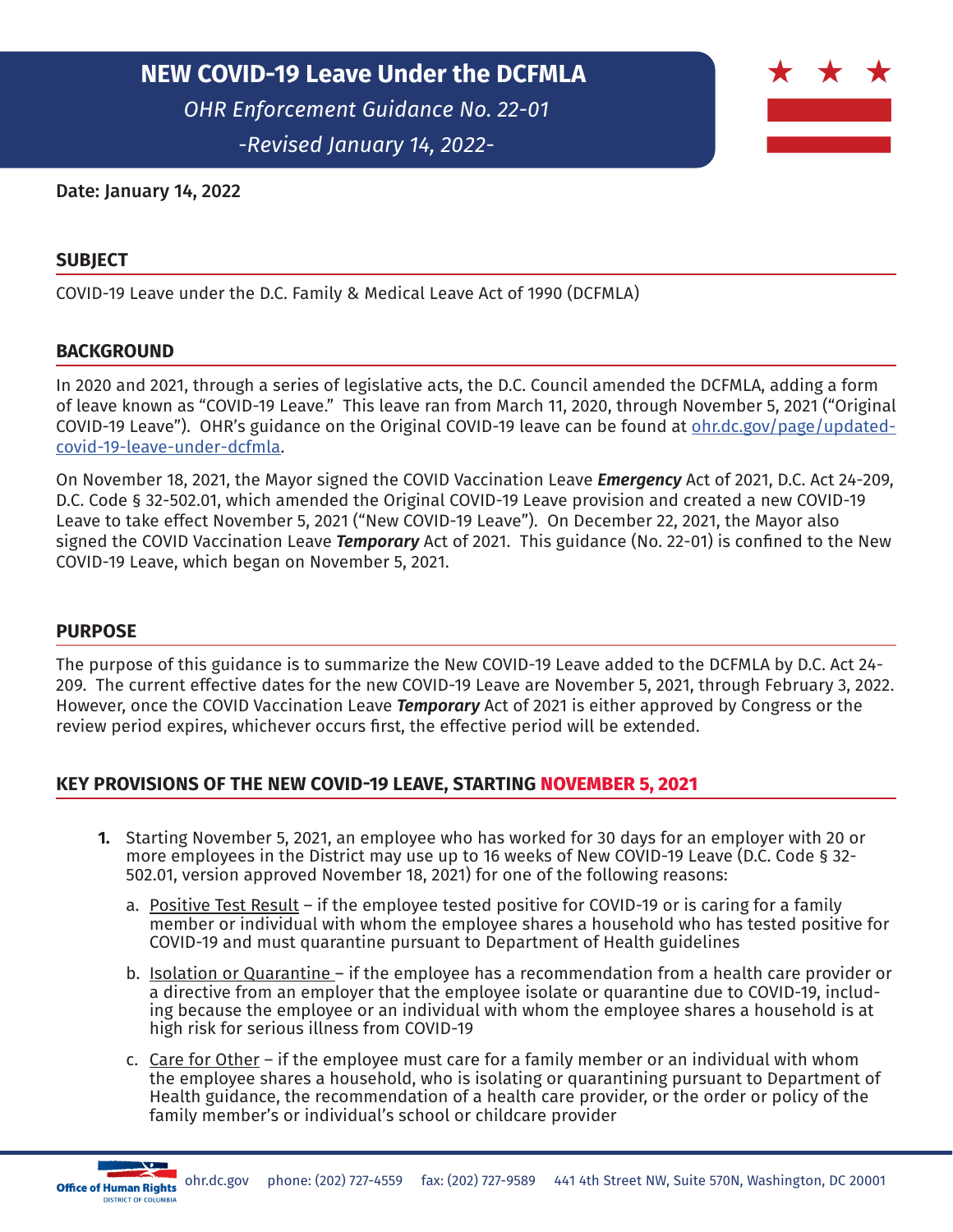- d. Childcare Closure if the employee must care for a child whose school or place of care is closed or whose childcare provider is unavailable to the employee due to COVID-19.
- **2. Certification** An employer may request reasonable certification of the need, such as:
	- a. Dated test result
	- b. Health care provider signed and dated statement
	- c. Copy of Department of Health guidance and documentation demonstrating need to comply
	- d. Copy of childcare facility policy or written statement from the facility.
- **3. Advance Notice** An employee must provide advance notice where possible, or otherwise as soon as possible after a need to take leave arises.
- **4. Unpaid Leave** New COVID-19 Leave is unpaid, but an employee may use accrued paid leave, which counts against the 16-week entitlement.
- **5. Penalties** A violation of COVID-19 leave provisions could result in a fine of \$1,000 per offense as well as damages outlined in D.C. Code § 32-509.
- **6. Effective Dates** New COVID-19 Leave is available starting November 5, 2021.

# **FREQUENTLY ASKED QUESTIONS**

Please be advised that the below are preliminary interpretations of the newly enacted temporary amendments to the DCFMLA and is thus subject to change.

- 1. What are the differences between the Original COVID-19 Leave and the New COVID-19 Leave?
	- a. Both the Original COVID-19 and New COVID-19 Leave permit the use of leave for childcare duties based on a COVID-related childcare facility closure.
	- b. The differences between the Original COVID-19 Leave and the New COVID-19 Leave are the following:
		- i. The Original COVID-19 Leave permitted leave to be taken for care of self where a healthcare provider recommended to quarantine or isolate OR care for family or household member where government or healthcare provider has ordered to isolate.
		- ii. The New COVID-19 Leave made changes to these reason by allowing for the care for self after **testing positive** or after the recommendation from a healthcare provider or order from an **employer** for the employee to quarantine or isolate. The New COVID-19 Leave also permits the use of the leave to care for family or household member who has **tested positive** or who is isolating or quarantining due to **Department of Health guidelines**, recommendation of a healthcare provider, or **order or policy of a school or childcare facility.**
		- iii. The Original COVID-19 Leave was available to an employee who had worked for 30 days for an employer of any size. The New COVID-19 Leave is available to an employee who has worked for 30 days for an employer with **20 or more employees in the District.** (Bolded terms are new provisions).
- 2. Do employers have to provide notice of rights added to the DCFMLA, including New COVID-19 Leave?
	- a. Yes. All employers with any covered employee should post a notice of rights, which can be obtained on OHR's website. The Poster for the New COVID-19 Leave can be found here: [ohr.dc.gov/](https://ohr.dc.gov/page/workplaceposters) [page/workplaceposters](https://ohr.dc.gov/page/workplaceposters)
- 3. Is New COVID-19 Leave paid or unpaid?
	- a. Unpaid, but paid leave may be used contemporaneously which would count against the 16-week entitlement.